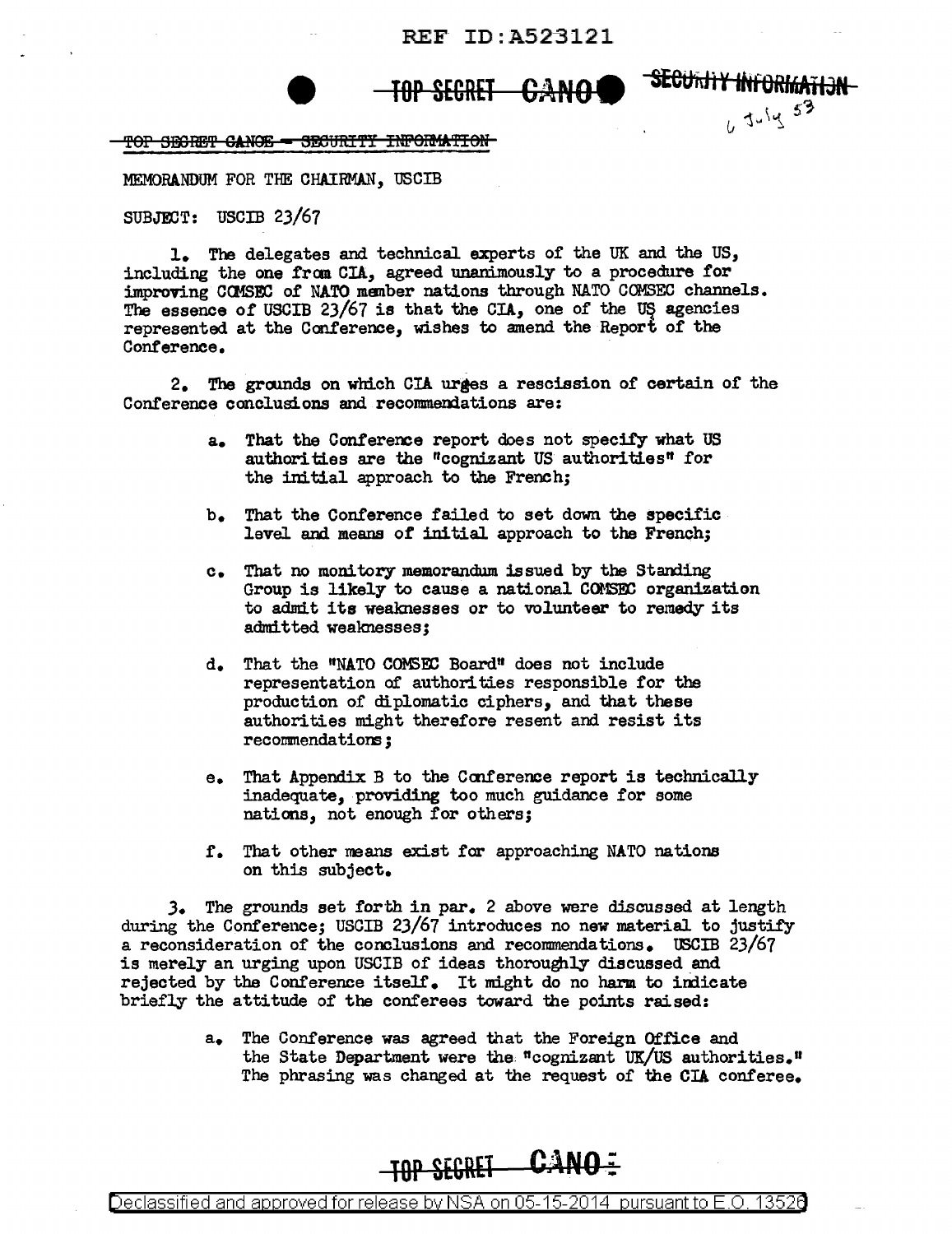REF ID:A523121

SECRET

TOP SECRET CANOE

- b. The problem or determining the specific level and means of initial approach to the Fremh was deliberately lett out as infringement on diplomatic prerogative and restriction of diplomatic technique.
- c. As regards the ineffectiveness of a Standing Group memorandum in causing national organizations to admit or correct their weaknesses:
	- {l) The issue of a SG memorandum will obviate the necessity for any confession of sin;
	- (2) Certain NATO nations are already approaching the Standing Group for advice on COMSEC (see Appendix A to Conference report);
	- (3) Certain NATO nations can only be effectively approached through NATO since they have already failed to respond to individual approaches.
- d. Concerning the non-representation of diplomatic cryptographers on the "NATO COMSEC Board":
	- (1) There is no such board;
	- (2) The existing NATO COMSEC organizations (SECAN and EUSEC) were established as such by NATO action; therefore it seems unreasonable to expect NATO nations to "resent and resist" their advice;
	- (3) NATO is governed by the Council of Ministers, exclusively a dtplomatie organization, to which the Standing Group is subordinate.
- e. Appendix B was prepared by the acknowledged technical experts of the UK and the US, who do not agree with the new CIA assessment of the contents of the Appendix. It is perhaps necessary to remind ourselves here that the ultimate goal is not to do something to every nation's communications for the sake of change, but to raise the level of COMSEC to an acceptable minimum for all NATO nations.
- r. It is obvious that other means exist for approaching NA'ID nations on this subject. These other means were examined by the Conference, and rejected.

**TOP\_SECRET**